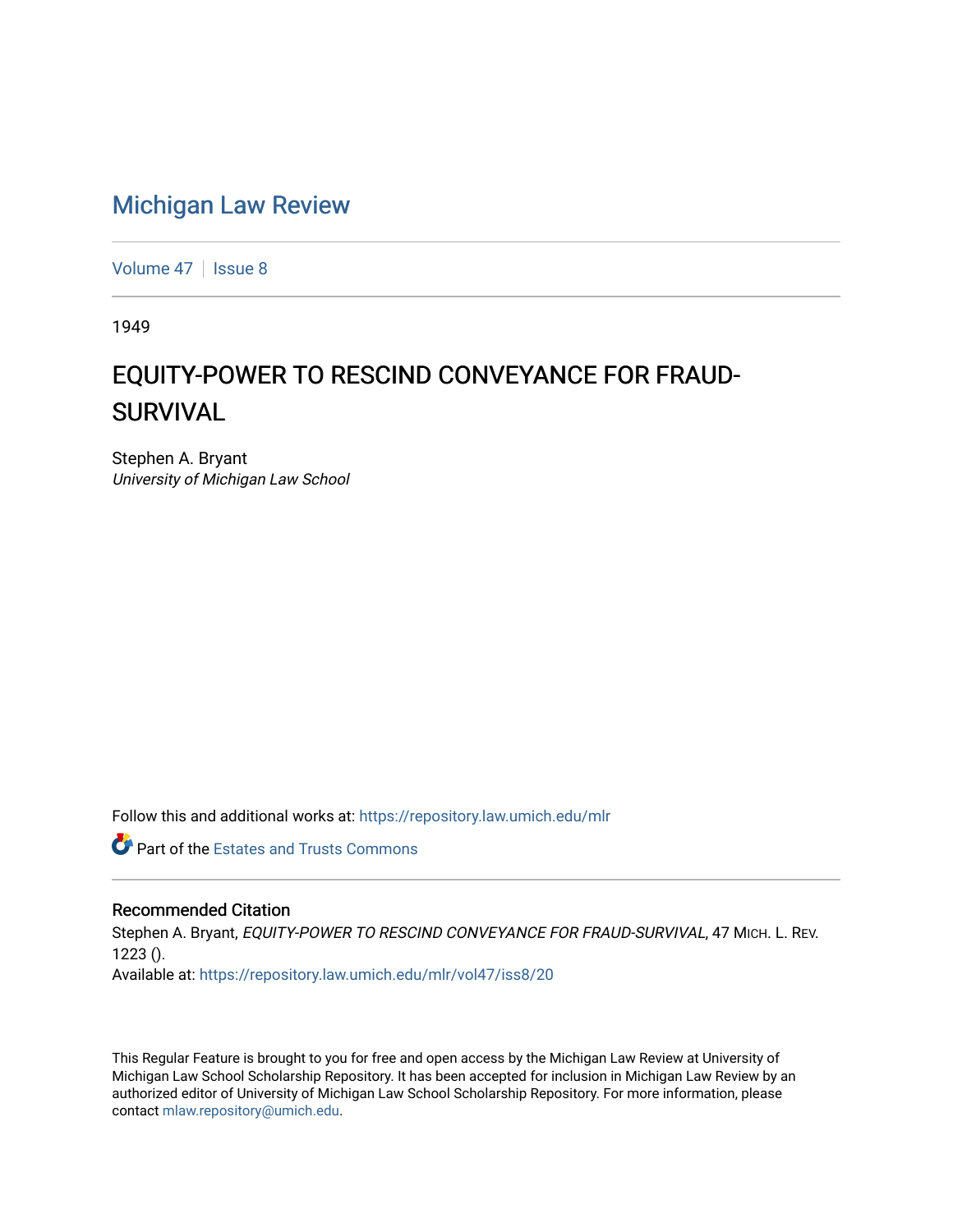EQUITY-POWER TO RESCIND CONVEYANCE FOR FRAUD-SURVIVAL<sup>1</sup>-Defendants obtained a deed from plaintiffs' testator shortly before he died. Plaintiffs, his residuary devisees, filed a bill seeking cancellation of the deed, alleging that it was procured by undue influence. Defendants demurred on the ground that undue influence is a species of fraud and the power to rescind a conveyance for fraud does not survive the grantor's death. The demurrer was overruled. On appeal, *held,* affirmed. The power to rescind was not extinguished by the grantor's death. *Glojek v. Glojek,* (Wis. 1948) 35 N.W. (2d) 203.

In reaching this conclusion the court has withdrawn from its former position, assumed in strong dicta,<sup>2</sup> that since the power to rescind for fraud is personal, an action for cancellation of a deed obtained by undue influence does not survive to the grantor's residuary devisees. The view that the power to rescind is personal

<sup>1</sup> A discussion of other aspects of this subject is found in 30 MICH. L. REV. 420 (1932). 2 Zartner v. Holzhauer, 204 Wis. 18, 234 N.W. 508 (1931); Krueger v. Hansen, 238 Wis. 638, 300 N.W. 474 (1941); Riedi v. Heinzl, 240 Wis. 297, 3 N.W. (2d) 366 (1942).